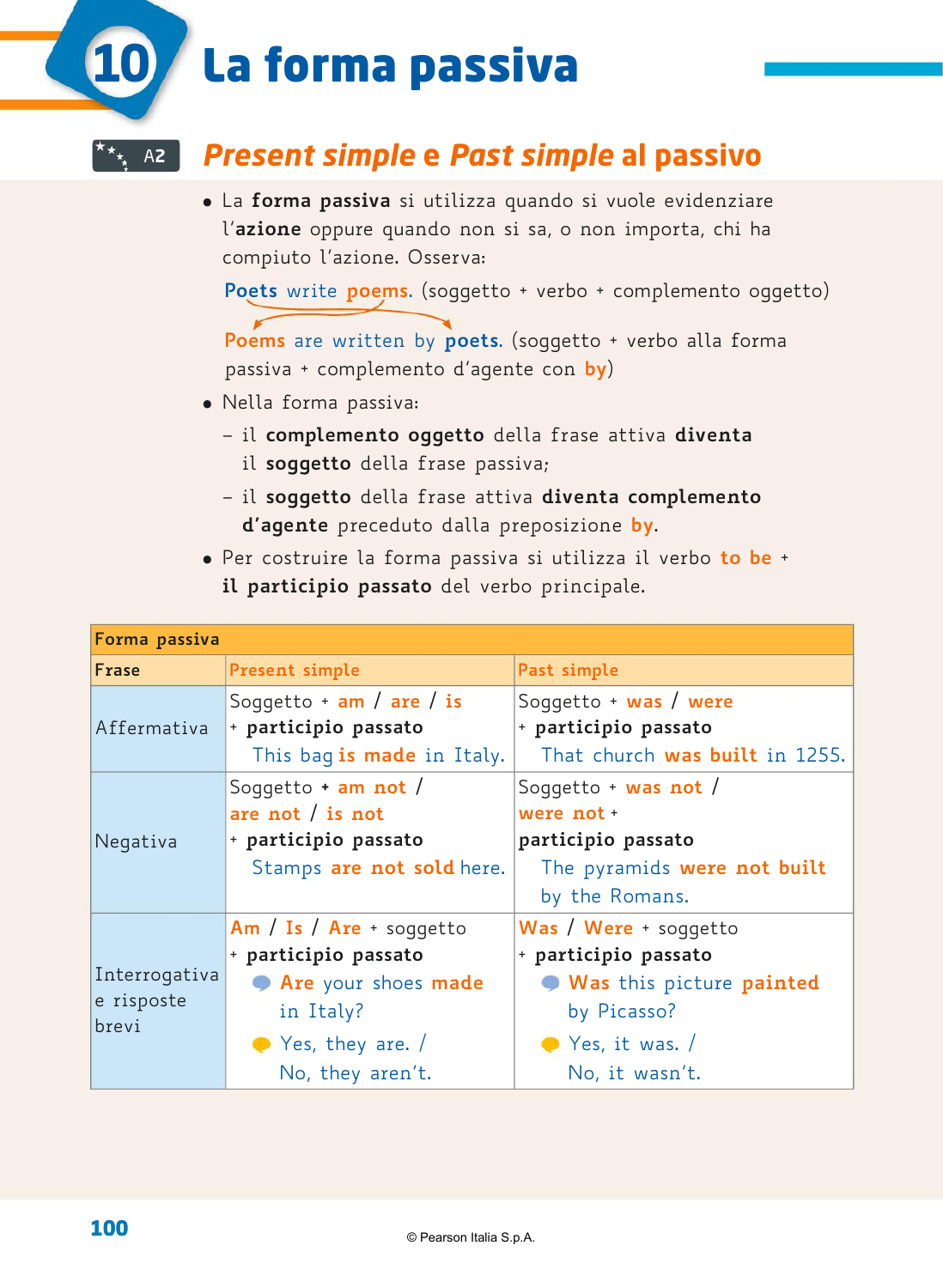#### $\bullet$ 00 **Riscrivi al passivo usando il Present simple.**

- $\vee$  Genoese people eat focaccia for breakfast. …................................................….…................................................ **Focaccia is eaten by Genoese people for breakfast.**
- Heavy fog surrounds the Golden Gate Bridge in summer.
- They sell stamps here.
- Vasco Rossi sings *Vita spericolata*.
- People play cricket in India.
- Someone translates my reports from Italian into English.
- Some publishers print their books on recycled paper.

#### DOO **Riscrivi al passivo usando il Past simple.**

- $\blacktriangledown$  Martha made that cake.  $\rightarrow$  That cake was made by Martha.
- Someone left a message at 5.
- The director announced a new opening.
- Giacomo Leopardi wrote *L'infinito*.
- Cristopher Columbus discovered America in 1492.
- Steve Jobs co-founded Apple in 1976.
- They expected a snowstorm on Christmas day.

#### DOO **Riscrivi le seguenti frasi alla forma passiva negativa.**

- $\vee$  Rome was initially ruled by kings. …................................................….…......................... **Rome was not initially ruled by kings.**
- Those cakes are made by children.
- Tate Modern was opened in 2000.
- The CD is sold separately.
- The missing woman was found by the police.
- All these vegetables are grown locally.
- They were seen together in Madrid.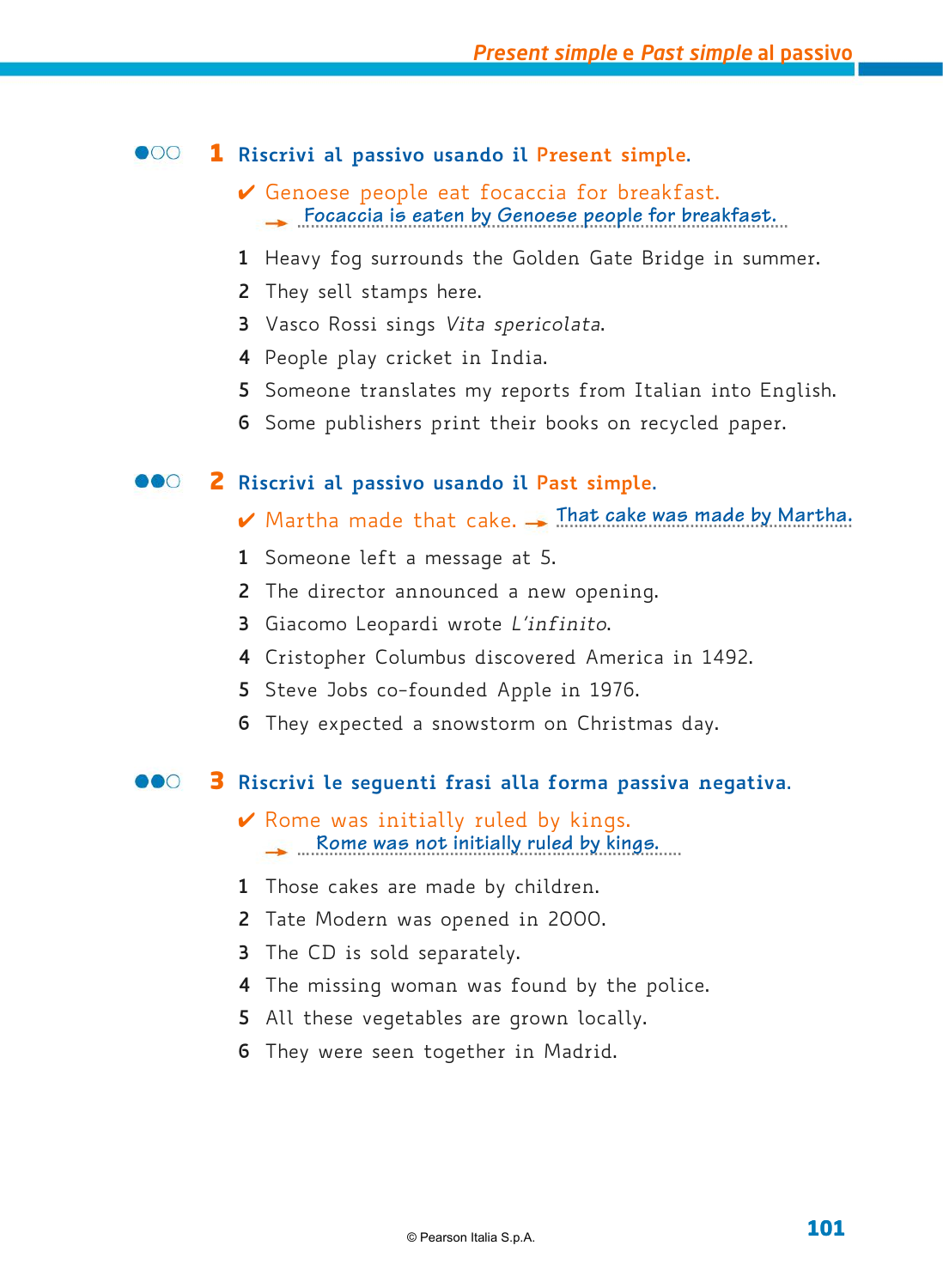#### **Riscrivi le frasi dell'esercizio precedente alla forma passiva interrogativa.**

 $\vee$  Rome was initially ruled by kings. ........................................................................ **Was Rome initially ruled by king?**

#### DOO **Traduci.**

- Queste scarpe sono fatte a Firenze.
- Il tedesco è insegnato in tutte le scuole in Alto Adige.
- La Cappella Sistina fu dipinta da Michelangelo.
- Il tuo test è stato corretto ieri.
- Questa cartolina non è stata firmata.
- Il tuo libro è tradotto in francese?

## **GRAMMAR ROCKS! Completa lo schema. Nelle caselle colorate comparirà la soluzione dell'ultima definizione.**

- She was created by Walt Disney. She's Mickey Mouse's girlfriend.
- It is called *penna* in Italian.
- It was devastated by fire in 1666.
- The word "kilometres" is abbreviated as…



It was first called 'New Amsterdam'. ..................................................